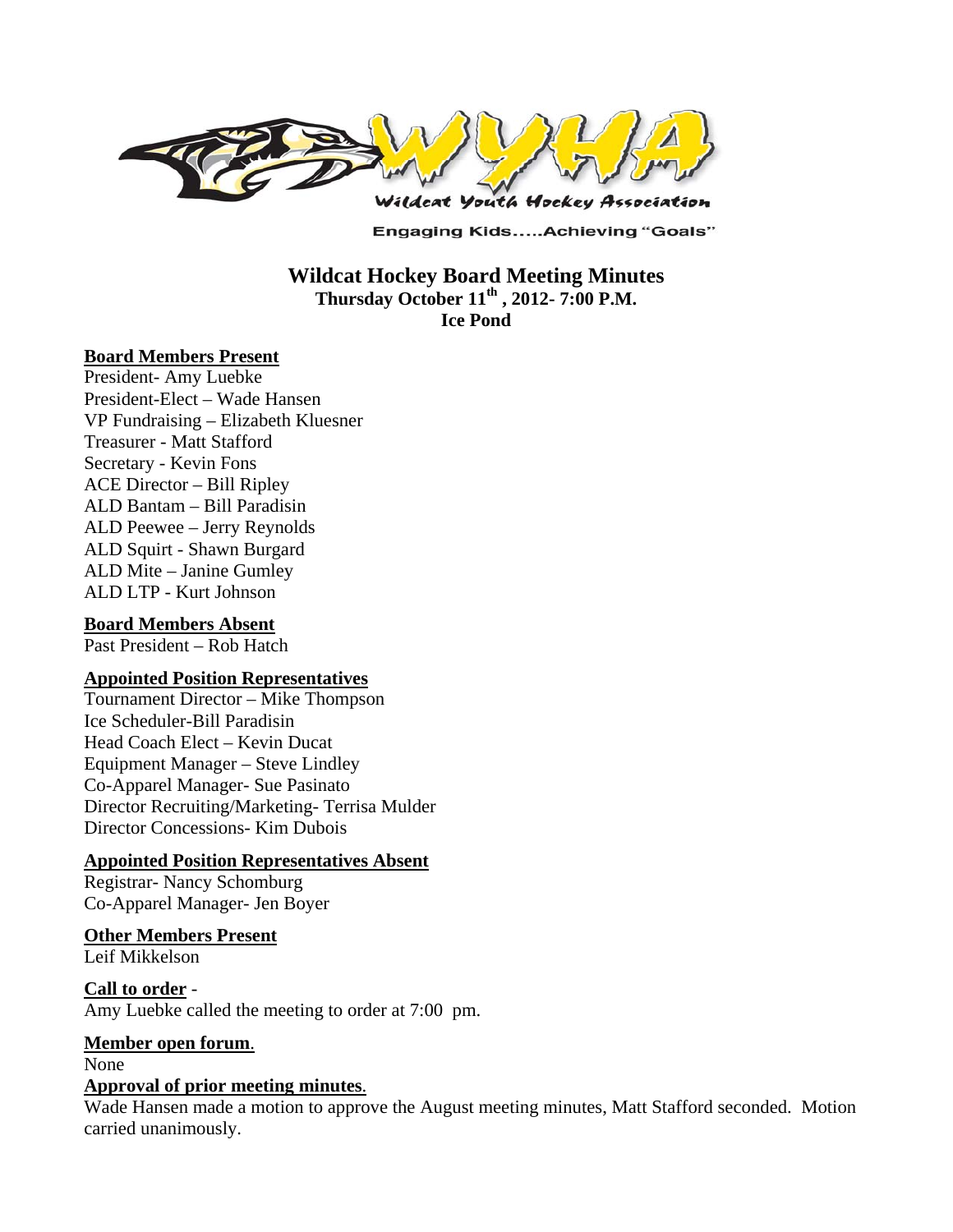# **Approval of agenda**

Wade Hansen made a motion to approve the agenda with changes, Shawn Burgard seconded. Motion carried unanimously.

# **Reports:**

**Treasurer:** 

Reviewed Current Statements.

Approval of bills / Monthly Statement

Wade Hansen made a motion to approve the outstanding bills, Jerry Reynolds seconded. Motion carried unanimously

# **LTS/MiniMite/LTP:**

Skaters are still signing up

# **Mite ALD :**

Informal Evaluations will take place next week.

# **Squirt ALD:**

Coaches First Aid Training- will be done when coaches are ready

**Pee Wee :**  Nothing to report.

**Bantam:**  Nothing to report.

# **ALD - ALL:**

Team Mangers were approved.

Scheduling meeting Sunday - Try to arrive early, make sure you schedule McFarland, Oregon, Janesville and Stoughton before the second week of January if possible for Playdown seeding.

Team meetings – Code of Conduct, all forms in and signed, make sure you do with parents and skaters, not during a practice (can be before or after)

# **Equipment :**

Purchased pucks, bags, first aid kits, make sure coaches give back this season. May need to purchase additional goalie equipment, large helmets and small breezers.

# **Fundraising: Update**

Will get Wildcat stickers to Middleton Cycle and Pro Shop

# **Apparel:**

Determine how we will work with the pro shop, especially with gear with the Wildcat logo on it.

**Registrar-**Nothing to report

**Ice scheduler-**Nothing to report **Marketing Director:**

Can we have the website URL always say Wildcat Hockey vs. Waunakee Hockey?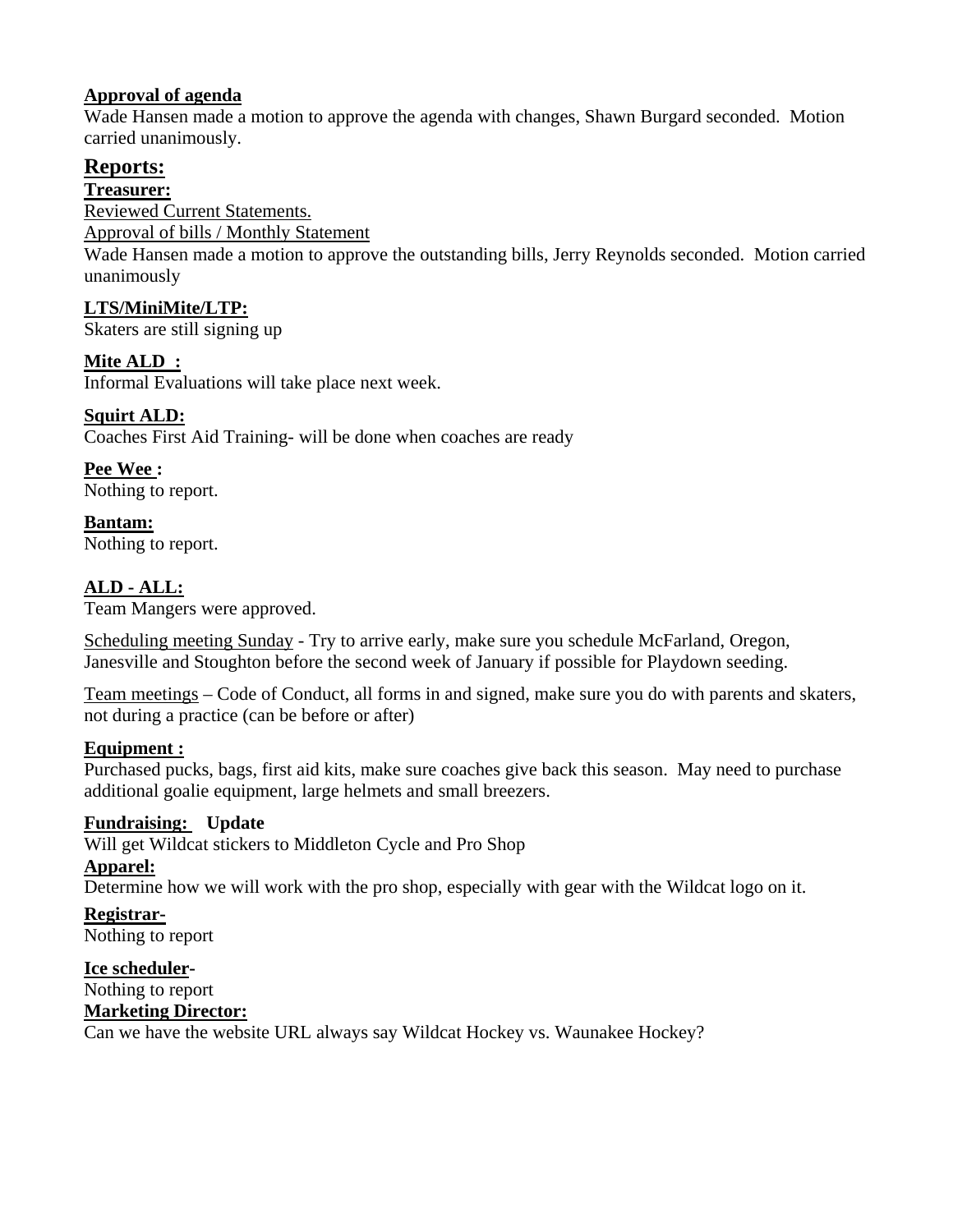# **Ace Director / Head Coach Elect:**

## Tryouts – Lessons learned/feedback

Look at additional time between sessions to make sure the evaluators are all on the same page and there are no questions. Will also provide some time between evaluating and going on the ice if needed.

### Transfers

We have all transfer paperwork in hand.

Approval of coaches

Wade Hansen made a motion to approve the coaches. Kurt Johnson seconded, Motion passed unanimously.

Power skating classes Looking for one hour per month of Ice time – may be able to use the Saturday Rec Ice times.

## **Tournament Director:**

Nothing to report

# **Concessions Director:**

## Do we take over Concessions?

Will discuss with the rink board, what is the cost, time, etc. How does it impact the amount we receive vs. the rink?

## Working high school games

We will work all the games, DPL will work all the State Tournament concession hours in exchange, we receive the percentage for the time we work.

Update the Volunteer links on the Website when they are final.

# **President elect –**

Outdoor Rink – Status update with cost options

Wade Hansen made a motion to approve the cost contingent on a meeting with WDIR and their approval. Kevin Fons Seconded, Motion passed unanimously

Research on boards for cross ice - Table for next meeting

# **Old / New Business / President:**

Decision on Rec League

- Cancel for this year, Amy to notify applicants of playing with Patriots

- If no play with Patriots – we refund USA hockey registration

- What to do next year? Offer on different night??

Wade Hansen made a motion to reimburse any of the 5 skaters families their USA Hockey fees if they do not sign up to play with the Patriot Rec League. Jerry Reynolds Seconded, motion passed unanimously,

Concussion Education – plan for Mite and below.

We will send links for the Mite and below parents to read the information, sign the forms and turn into their Team Managers / ALD's.

WDIR Board discussion

Amy Luebke and Wade Hansen will attend the Stakeholders meeting on Friday night.

#### Bylaw change suggestion from member of club

Was discussed and no changes will be made at this point in time.

Try Hockey Free Day – November  $3<sup>rd</sup> 3:00 - 5:00$ , will need help in many areas.